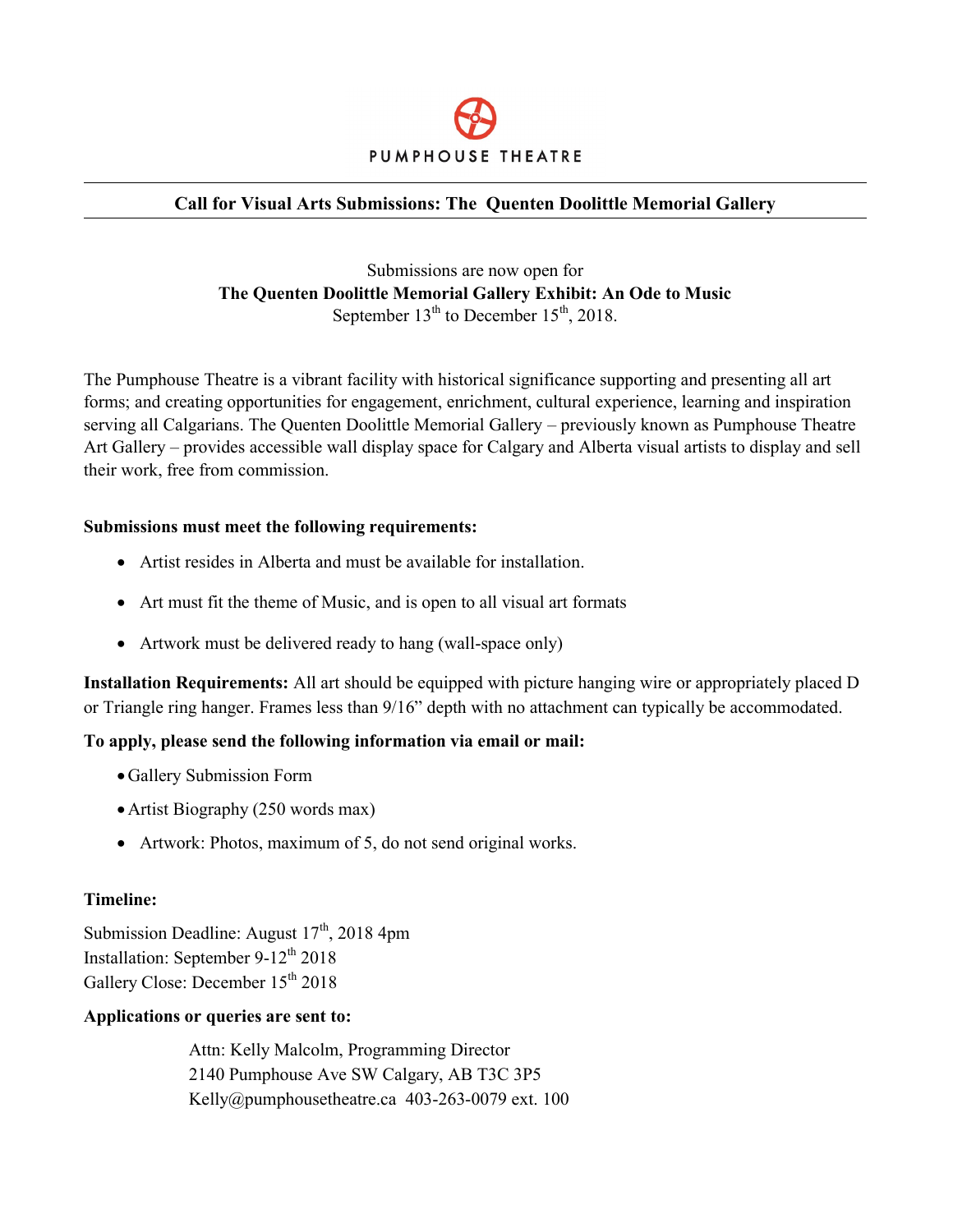

2140 Pumphouse Ave SW Calgary AB T3C 3P5 [www.pumphousetheatre.ca](http://www.pumphousetheatre.ca/)

## **Pumphouse Theatre Lobby Art Gallery Submission Form**

*Ode to Music Exhibition 2018 September 13—December 15 2018*

| Artist Name (s): |          |
|------------------|----------|
| Address:         |          |
| Telephone #:     | Website: |
| Email:           |          |

# **Artwork Submissions:**

*Artists may submit up to 5 pieces for consideration.*

| $\mathbf{1}$            | Title:       | Size:                                                                                                                          |
|-------------------------|--------------|--------------------------------------------------------------------------------------------------------------------------------|
|                         |              | Sale                                                                                                                           |
|                         | Medium:      | Price:                                                                                                                         |
|                         | Description: |                                                                                                                                |
| $\overline{2}$          | Title:       | Size:                                                                                                                          |
|                         |              | Sale                                                                                                                           |
|                         | Medium:      | Price:                                                                                                                         |
|                         | Description: |                                                                                                                                |
| $\overline{\mathbf{3}}$ | Title:       | Size:                                                                                                                          |
|                         |              | Sale                                                                                                                           |
|                         | Medium:      | Price:                                                                                                                         |
|                         | Description: |                                                                                                                                |
| 4                       | Title:       | Size:<br><u> 1989 - Johann Stoff, deutscher Stoffen und der Stoffen und der Stoffen und der Stoffen und der Stoffen und de</u> |
|                         |              | Sale                                                                                                                           |
|                         | Medium:      | Price:                                                                                                                         |
|                         | Description: |                                                                                                                                |
|                         |              |                                                                                                                                |